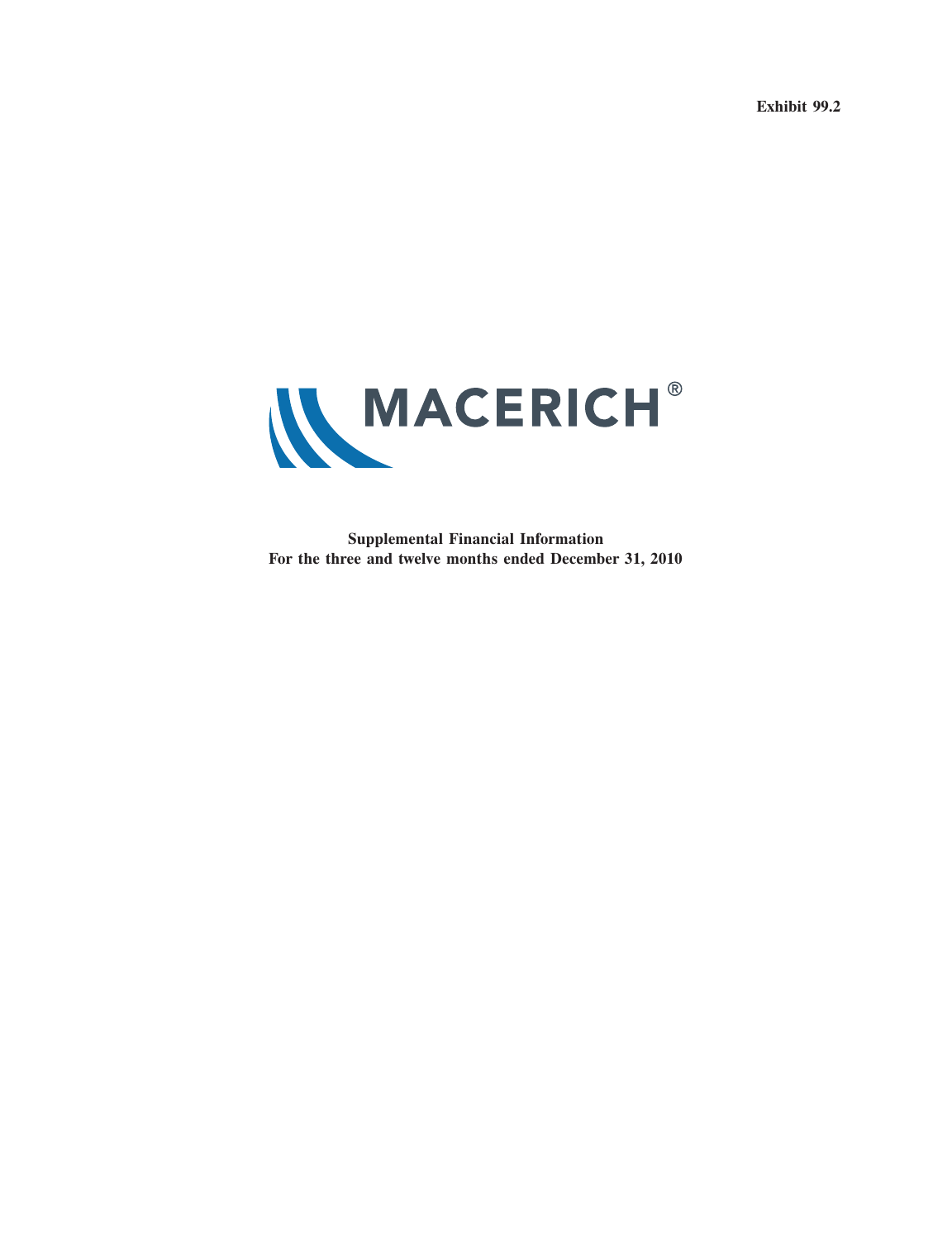#### **Supplemental Financial and Operating Information**

#### **Table of Contents**

All information included in this supplemental financial package is unaudited, unless otherwise indicated.

|                                                                                          | Page No.       |
|------------------------------------------------------------------------------------------|----------------|
|                                                                                          | $1 - 3$        |
|                                                                                          |                |
|                                                                                          | $\overline{2}$ |
|                                                                                          | 3              |
|                                                                                          | $4 - 5$        |
|                                                                                          | 4              |
|                                                                                          | 5              |
|                                                                                          | $6-9$          |
|                                                                                          | 6              |
|                                                                                          |                |
|                                                                                          | 8              |
|                                                                                          | 9              |
|                                                                                          | $10 - 14$      |
| Consolidated Balance Sheets of the Company as of December 31, 2010 and 2009 (unaudited). | 10             |
|                                                                                          | 11             |
|                                                                                          | $12 - 14$      |
|                                                                                          | 15             |

This supplemental financial information should be read in connection with the Company's fourth quarter 2010 earnings announcement (included as Exhibit 99.1 of the Company's Current Report on 8-K, event date February 8, 2011) as certain disclosures, definitions and reconciliations in such announcement have not been included in this supplemental financial information.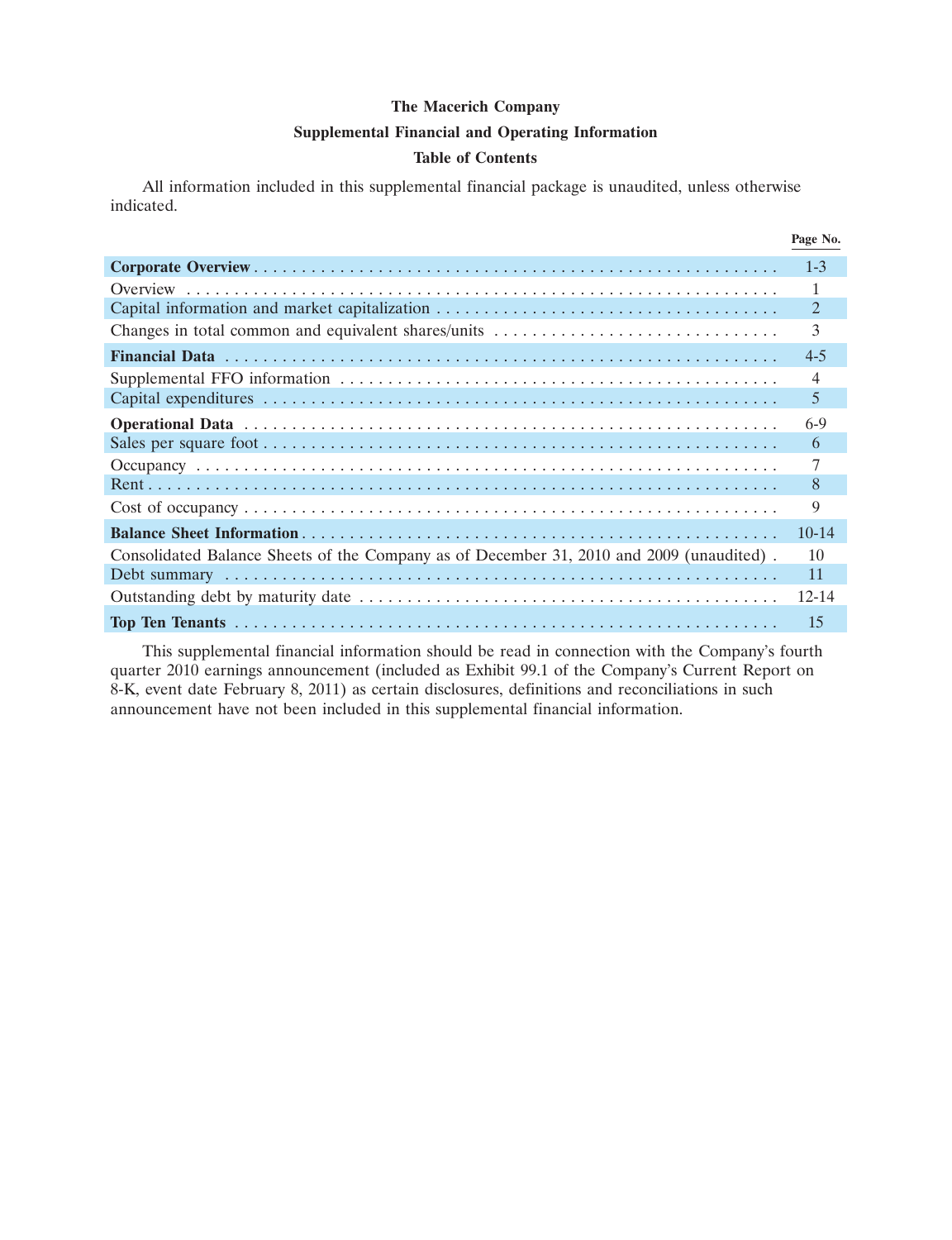#### **Supplemental Financial and Operating Information**

#### **Overview**

The Macerich Company (the ''Company'') is involved in the acquisition, ownership, development, redevelopment, management and leasing of regional and community shopping centers located throughout the United States. The Company is the sole general partner of, and owns a majority of the ownership interests in, The Macerich Partnership, L.P., a Delaware limited partnership (the ''Operating Partnership'').

As of December 31, 2010, the Operating Partnership owned or had an ownership interest in 71 regional malls and 13 community shopping centers aggregating approximately 73 million square feet of gross leasable area (''GLA''). These 84 regional malls and community shopping centers are referred to hereinafter as the "Centers", unless the context requires otherwise.

On July 15, 2010, a court appointed receiver (''Receiver'') assumed operational control of Valley View Center and responsibility for managing all aspects of the property. The Company anticipates the disposition of the asset, which is under the control of the Receiver, will be executed through foreclosure, deed in lieu of foreclosure, or by some other means, and will be completed within the next twelve months. Consequently, Valley View has been excluded from certain Non-GAAP operating measures in 2010 as indicated in this document.

The Company is a self-administered and self-managed real estate investment trust (''REIT'') and conducts all of its operations through the Operating Partnership and the Company's management companies (collectively, the ''Management Companies'').

All references to the Company in this Exhibit include the Company, those entities owned or controlled by the Company and predecessors of the Company, unless the context indicates otherwise.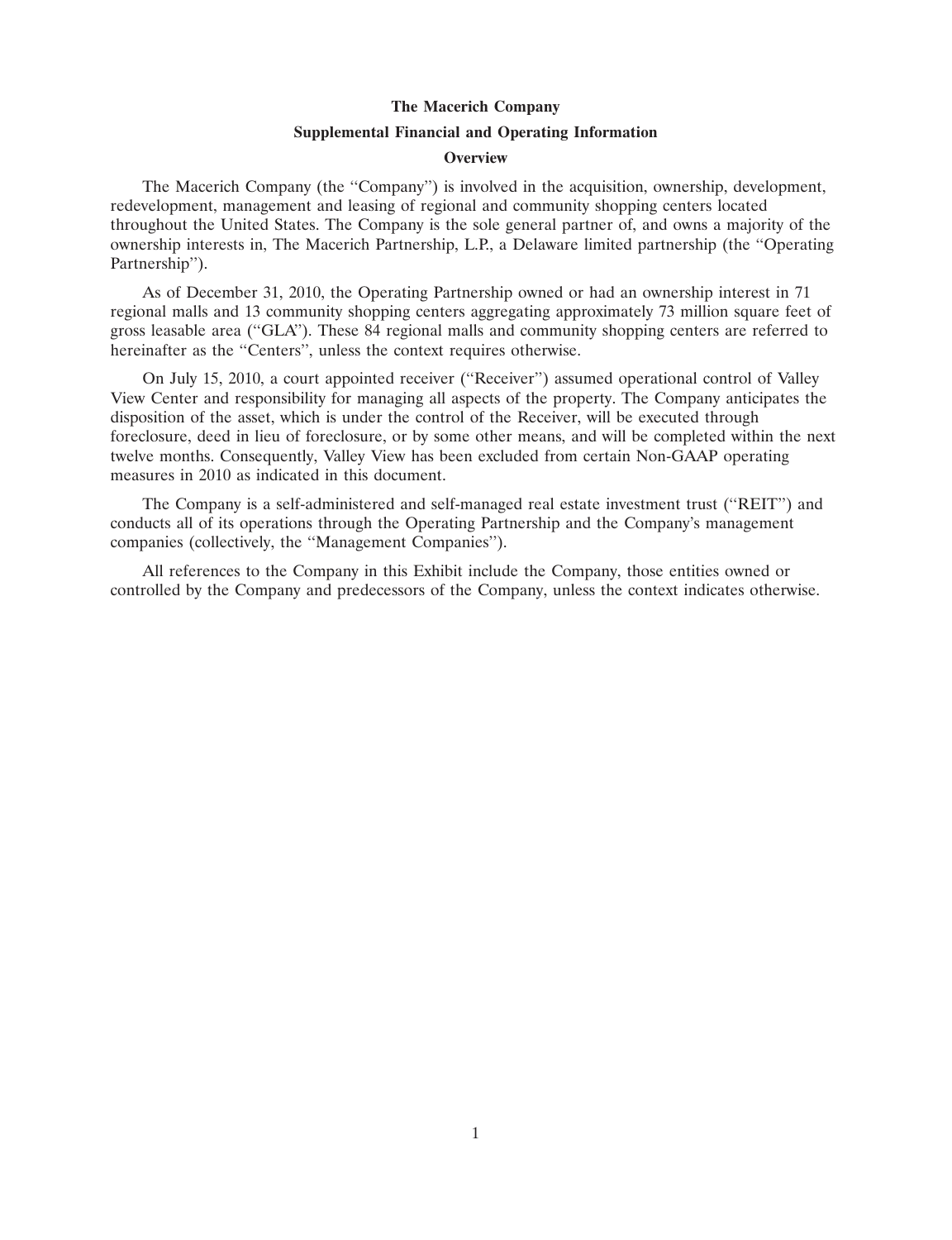# **Supplemental Financial and Operating Information (unaudited)**

# **Capital Information and Market Capitalization**

|                                                            | <b>Period Ended</b> |              |              |                                            |               |             |
|------------------------------------------------------------|---------------------|--------------|--------------|--------------------------------------------|---------------|-------------|
|                                                            | 12/31/2010          |              | 12/31/2009   |                                            | 12/31/2008    |             |
|                                                            |                     |              |              | dollars in thousands except per share data |               |             |
| Closing common stock price per share $\dots \dots \dots$   | S                   | 47.37        | \$           | 35.95                                      | <sup>\$</sup> | 18.16       |
|                                                            | S                   | 49.86        | \$           | 38.22                                      | \$            | 76.50       |
|                                                            |                     | 29.30        | \$           | 5.45                                       | \$            | 8.31        |
| Shares outstanding at end of period                        |                     |              |              |                                            |               |             |
| Class A non-participating convertible preferred units      |                     | 208,640      |              | 205,757                                    |               | 193,164     |
| Common shares and partnership units                        |                     | 142,048,985  |              | 108,658,421                                |               | 88,529,334  |
| Total common and equivalent shares/units outstanding       |                     | 142,257,625  |              | 108,864,178                                |               | 88,722,498  |
| Portfolio capitalization data                              |                     |              |              |                                            |               |             |
| Total portfolio debt, including joint ventures at pro rata | <sup>S</sup>        | 5,854,780    | $\mathbb{S}$ | 6,563,706                                  |               | \$7,926,241 |
|                                                            |                     | 6,738,744    |              | 3,913,667                                  |               | 1,611,201   |
|                                                            |                     | \$12,593,524 |              | \$10,477,373                               |               | \$9,537,442 |
| Floating rate debt as a percentage of total debt           |                     | 16.4%        |              | $16.0\%$                                   |               | 21.9%       |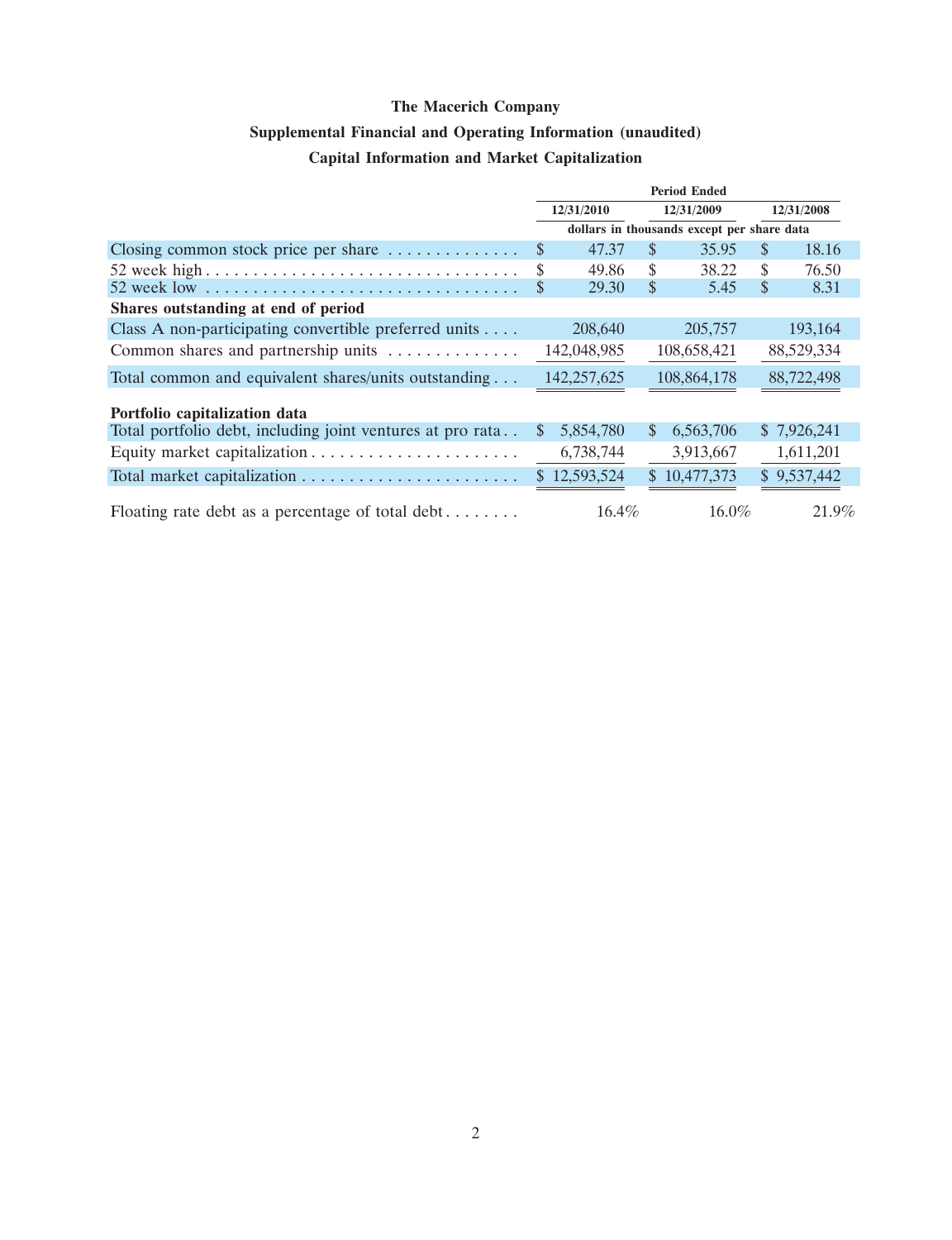# **Supplemental Financial and Operating Information (unaudited) Changes in Total Common and Equivalent Shares/Units**

|                                                                                                                                               | Partnership<br><b>Units</b> | Company<br>Common<br><b>Shares</b> | <b>Class A</b><br><b>Non-Participating</b><br>Convertible<br><b>Preferred Units</b><br>("NPCPUs") | <b>Total</b><br>Common<br>and<br>Equivalent<br>Shares/<br>Units |
|-----------------------------------------------------------------------------------------------------------------------------------------------|-----------------------------|------------------------------------|---------------------------------------------------------------------------------------------------|-----------------------------------------------------------------|
| Balance as of December 31, 2009 $\dots \dots \dots \dots$                                                                                     | 11,990,732                  | 96,667,689                         | 205,757                                                                                           | 108,864,178                                                     |
| Conversion of partnership units to common shares<br>Conversion of partnership units to cash<br>Issuance of stock/partnership units from stock | (31,878)<br>(8,256)         | 31,878                             |                                                                                                   | (8,256)                                                         |
| dividends, restricted stock issuance or other share-<br>or unit-based plans                                                                   | 282,057                     | 2,059,364                          | 2,883                                                                                             | 2,344,304                                                       |
| Balance as of March 31, 2010                                                                                                                  | 12,232,655                  | 98,758,931                         | 208,640                                                                                           | 111,200,226                                                     |
| Conversion of partnership units to common shares<br>Conversion of partnership units to cash $\dots \dots$<br>Common Stock Offering            | (420, 103)<br>(560)         | 423,551<br>31,000,000              |                                                                                                   | 3,448<br>(560)<br>31,000,000                                    |
| Issuance of stock/partnership units from restricted<br>stock issuance or other share- or unit-based plans                                     |                             | 21,963                             |                                                                                                   | 21,963                                                          |
| Balance as of June 30, 2010 $\ldots \ldots \ldots \ldots \ldots$                                                                              | 11,811,992                  | 130, 204, 445                      | 208,640                                                                                           | 142,225,077                                                     |
| Conversion of partnership units to common shares<br>Conversion of partnership units to cash                                                   | (6,914)<br>(1,000)          | 6,914                              |                                                                                                   | (1,000)                                                         |
| Issuance of stock/partnership units from restricted<br>stock issuance or other share- or unit-based plans                                     |                             | 6,413                              |                                                                                                   | 6,413                                                           |
| Balance as of September 30, 2010                                                                                                              | 11,804,078                  | 130,217,772                        | 208,640                                                                                           | 142,230,490                                                     |
| Conversion of partnership units to common shares                                                                                              | (210,600)                   | 210,600                            |                                                                                                   |                                                                 |
| Issuance of stock/partnership units from restricted<br>stock issuance or other share- or unit-plans                                           | 3,475                       | 23,660                             |                                                                                                   | 27,135                                                          |
| Balance as of December 31, 2010 $\ldots \ldots \ldots \ldots$                                                                                 | 11,596,953                  | 130,452,032                        | 208,640                                                                                           | 142,257,625                                                     |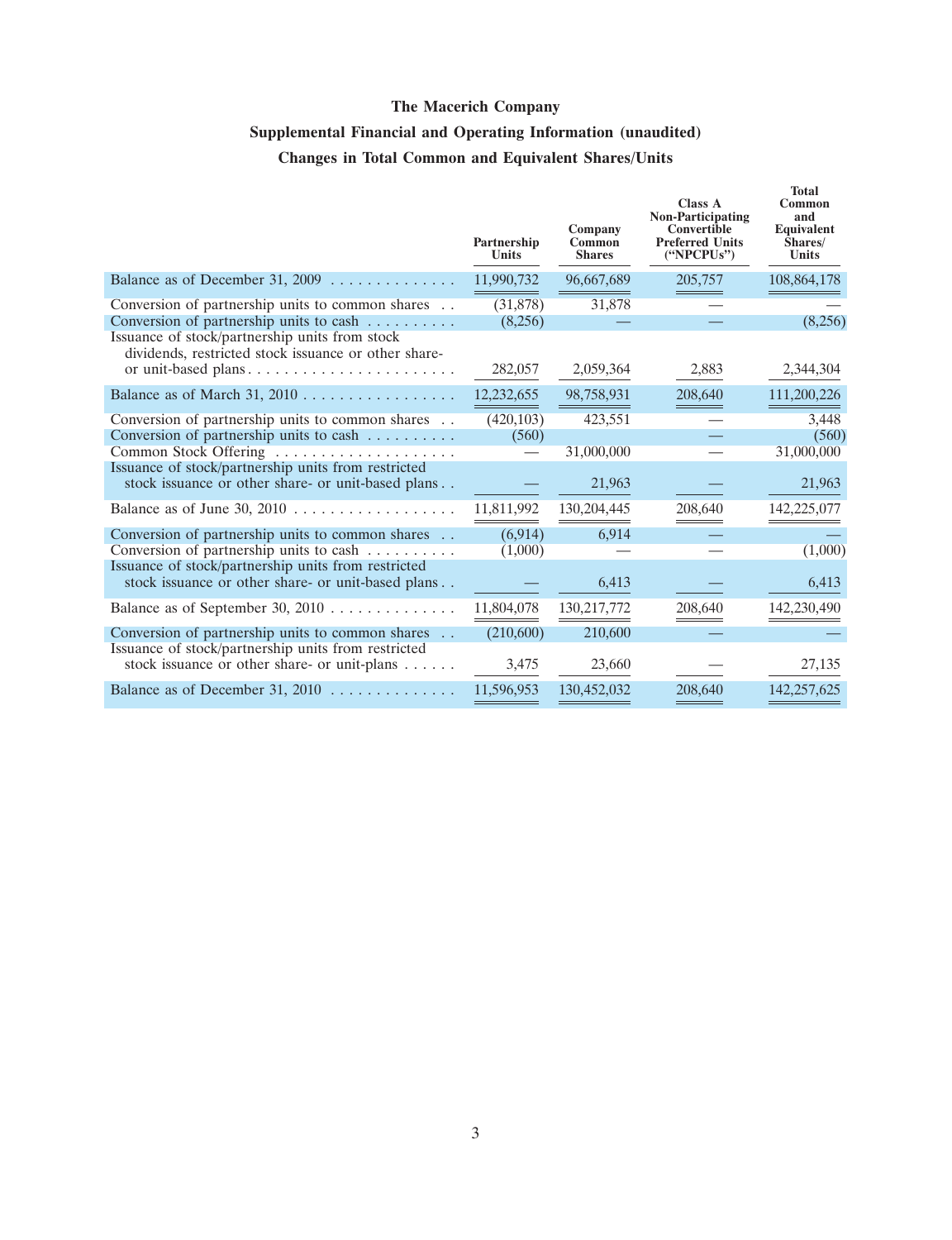# **Supplemental Financial and Operating Information (unaudited) Supplemental Funds from Operations (''FFO'') Information(a)**

|                                                                               |                     |                                    | As of December 31, |        |  |
|-------------------------------------------------------------------------------|---------------------|------------------------------------|--------------------|--------|--|
|                                                                               |                     |                                    | 2010               | 2009   |  |
|                                                                               |                     |                                    | \$74.0             | \$67.9 |  |
| For the Three Months Ended<br>December 31,                                    |                     | <b>For the Twelve Months Ended</b> | December 31,       |        |  |
|                                                                               | 2010                | 2009                               | 2010               | 2009   |  |
|                                                                               | dollars in millions |                                    |                    |        |  |
| Lease termination fees                                                        | \$2.9               | \$7.5                              | \$9.5              | \$21.8 |  |
| Straight line rental income                                                   | \$1.6               | \$3.5                              | \$7.0              | \$10.7 |  |
| Gain on sales of undepreciated<br>$assets \ldots \ldots \ldots \ldots \ldots$ | \$ 0.1              | \$1.3                              | \$0.6              | \$4.6  |  |
| Amortization of acquired above-                                               |                     |                                    |                    |        |  |
| and below-market leases                                                       | \$2.4               | \$3.3                              | \$10.8             | \$13.7 |  |
| Amortization of debt<br>(discounts)/preminus                                  | \$(1.7)             | \$(0.6)                            | \$(4.2)            | \$0.1  |  |
| Interest capitalized                                                          | \$3.9               | \$ 7.1                             | \$28.4             | \$26.4 |  |

(a) All joint venture amounts included at pro rata.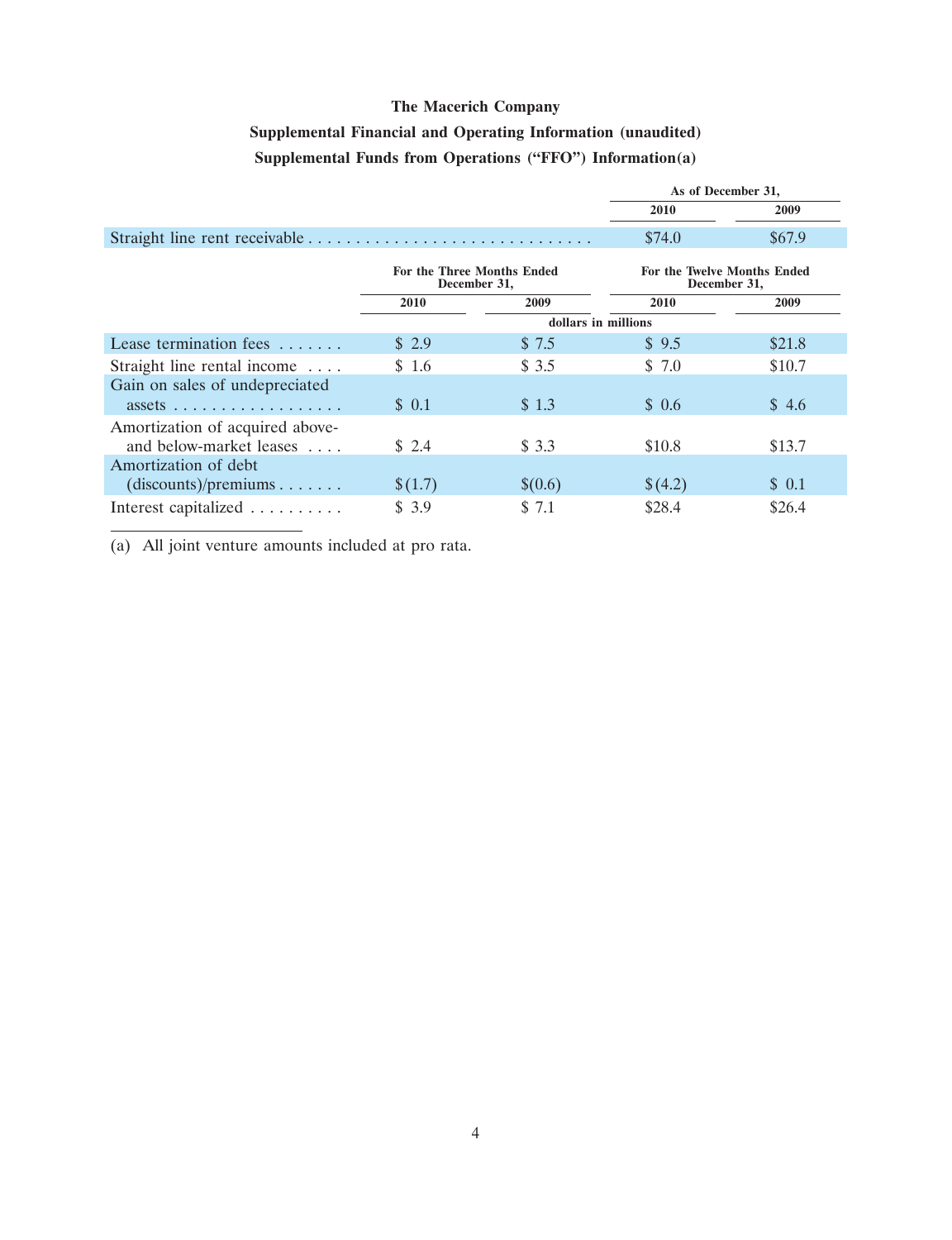### **Supplemental Financial and Operating Information (unaudited)**

#### **Capital Expenditures**

|                                                      | <b>Year Ended</b><br>12/31/10 | <b>Year Ended</b><br>12/31/2009 | <b>Year Ended</b><br>12/31/2008 |
|------------------------------------------------------|-------------------------------|---------------------------------|---------------------------------|
|                                                      | dollars in millions           |                                 |                                 |
| <b>Consolidated Centers(a)</b>                       |                               |                                 |                                 |
|                                                      | \$12.9                        | \$ 11.0                         | \$ 87.5                         |
| Development, redevelopment and expansions of Centers | 201.6                         | 216.6                           | 446.1                           |
|                                                      | 13.2                          | 9.6                             | 8.5                             |
|                                                      | 22.0                          | 10.8                            | 14.7                            |
|                                                      | 24.5                          | 20.0                            | 22.3                            |
| <b>Total</b>                                         | \$274.2                       | \$268.0                         | \$579.1                         |
| Unconsolidated Joint Venture Centers(a)              |                               |                                 |                                 |
|                                                      | $\mathbf{s}$<br>-6.1          | $\mathbf{s}$<br>- 5.4           | \$294.4                         |
| Development, redevelopment and expansions of Centers | 35.3                          | 57.0                            | 60.8                            |
|                                                      | 7.0                           | 4.2                             | 3.1                             |
|                                                      | 8.1                           | 5.1                             | 13.8                            |
|                                                      | 4.7                           | 3.8                             | 5.0                             |
| Total                                                | \$ 61.2                       | \$75.5                          | \$377.1                         |

(a) All joint venture amounts at pro rata.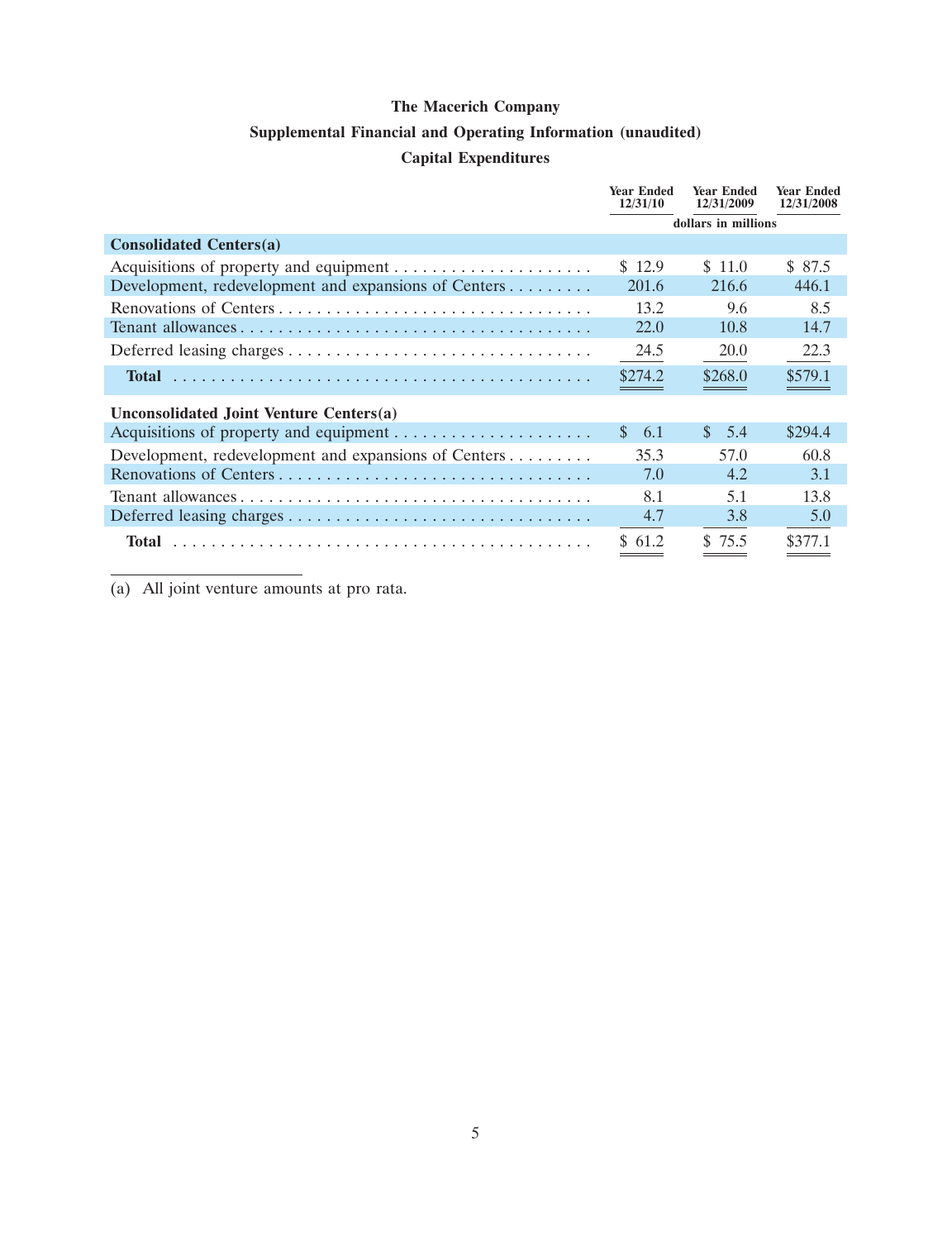# **Supplemental Financial and Operating Information (unaudited)**

#### **Sales Per Square Foot(a)**

|              | <b>Consolidated</b><br><b>Centers</b> | <b>Unconsolidated</b><br>Joint Venture<br><b>Centers</b> | <b>Total</b><br><b>Centers</b> |
|--------------|---------------------------------------|----------------------------------------------------------|--------------------------------|
| $12/31/2010$ | \$392                                 | \$468                                                    | \$433                          |
|              | \$368                                 | \$440                                                    | \$407                          |
|              | \$420                                 | \$460                                                    | \$441                          |

(a) Sales are based on reports by retailers leasing mall and freestanding stores for the trailing 12 months for tenants which have occupied such stores for a minimum of 12 months. Sales per square foot are based on tenants 10,000 square feet and under for regional malls. The sales per square foot for Year 2010 excludes Valley View Center.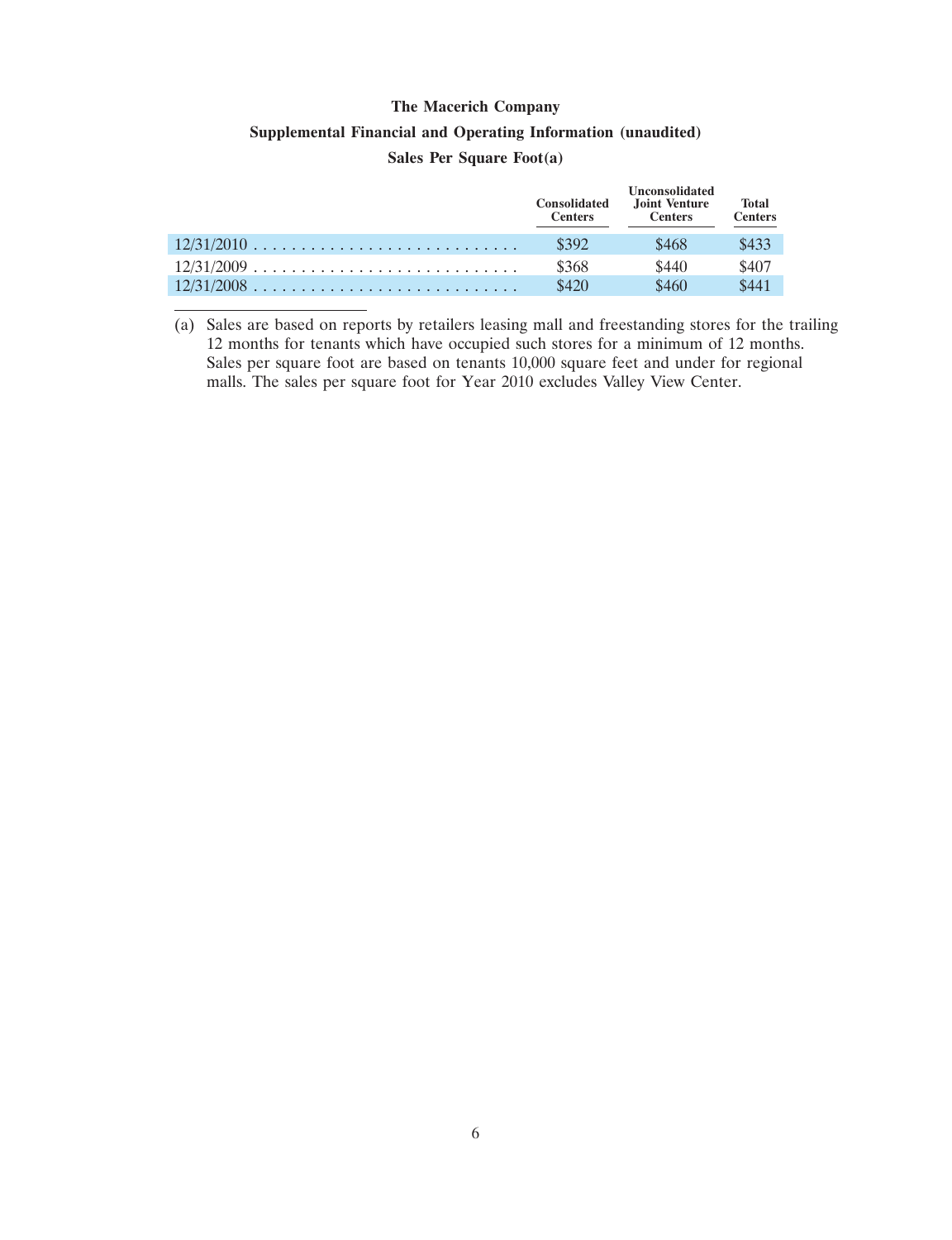#### **Supplemental Financial and Operating Information (unaudited)**

#### **Occupancy**

| <b>Period Ended</b>    | <b>Consolidated</b><br><b>Centers</b><br>Regional<br>Malls(a)(b) | <b>Unconsolidated</b><br>Joint Venture<br><b>Centers</b><br>Regional<br>Malls(a) | <b>Total</b><br><b>Regional</b><br>Malls(a)(b) |
|------------------------|------------------------------------------------------------------|----------------------------------------------------------------------------------|------------------------------------------------|
| $12/31/2010$           | 93.8%                                                            | $92.5\%$                                                                         | $93.1\%$                                       |
| $12/31/2009$           | 91.2%                                                            | 91.3%                                                                            | $91.3\%$                                       |
| $12/31/2008$           | $91.6\%$                                                         | 92.8%                                                                            | $92.3\%$                                       |
| Period<br><b>Ended</b> | <b>Consolidated</b><br>Centers(b)(c)                             | <b>Unconsolidated</b><br><b>Joint Venture</b><br>Centers(c)                      | <b>Total</b><br>Centers(b)(c)                  |
| 12/31/2010             | $93.5\%$                                                         | $92.3\%$                                                                         | 92.9%                                          |
| 12/31/2009             | $90.7\%$                                                         | $91.4\%$                                                                         | $91.1\%$                                       |
| $12/31/2008$           | $91.3\%$                                                         | $93.1\%$                                                                         | 92.3%                                          |

(a) Only includes regional malls. Occupancy data excludes space under development and redevelopment.

(b) Occupancy for the year ended December 31, 2010 excludes Valley View Center.

(c) Includes regional malls and community centers. Occupancy data excludes space under development and redevelopment.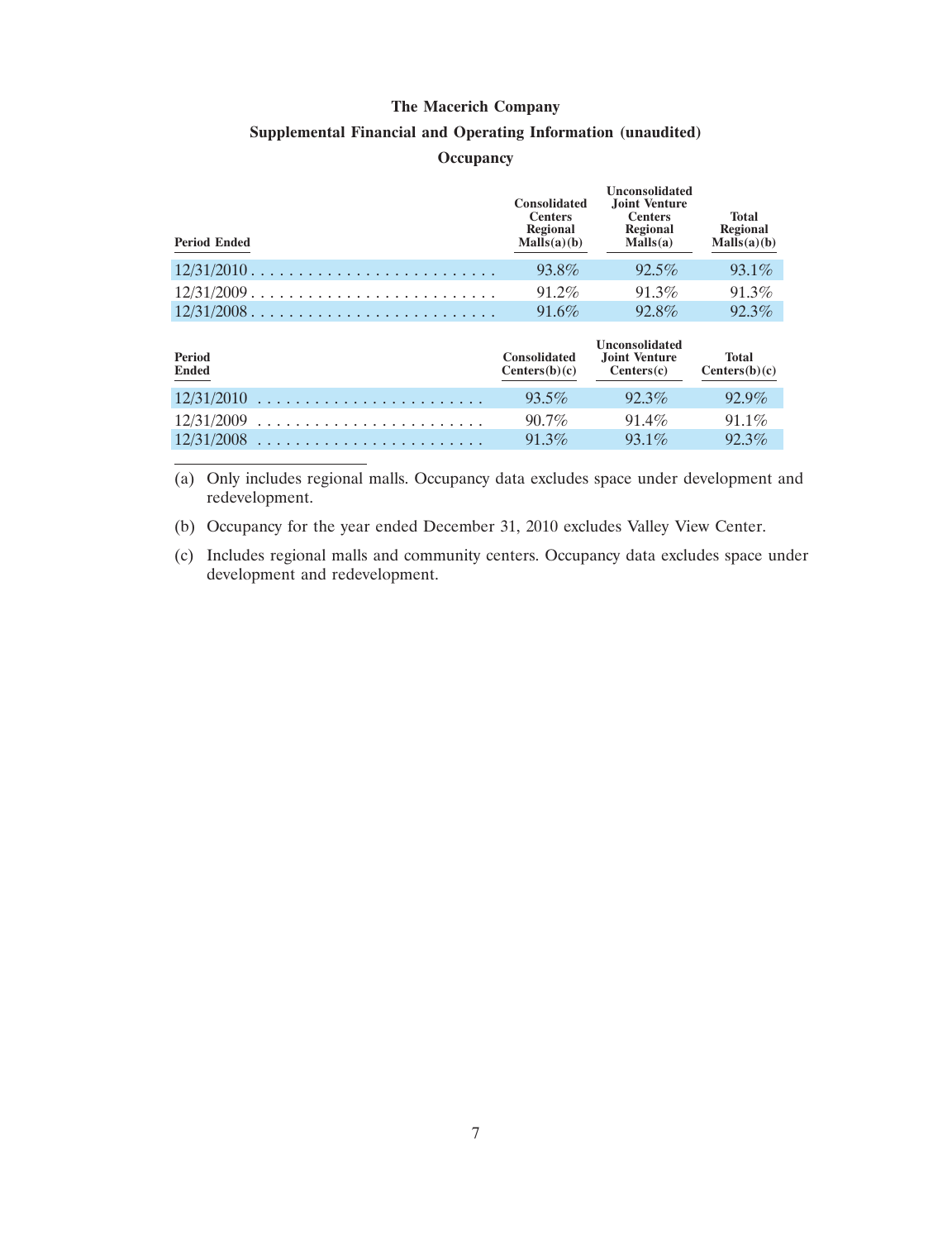#### **Supplemental Financial and Operating Information (unaudited)**

**Rent**

|                                                                  | <b>Average Base Rent</b><br>PSF(a) | <b>Average Base Rent</b><br><b>PSF</b> on Leases<br><b>Executed during the</b><br>trailing twelve<br>months ended $(b)$ | <b>Average Base Rent</b><br><b>PSF</b> on Leases<br>Expiring(c) |
|------------------------------------------------------------------|------------------------------------|-------------------------------------------------------------------------------------------------------------------------|-----------------------------------------------------------------|
| <b>Consolidated Centers</b>                                      |                                    |                                                                                                                         |                                                                 |
| $12/31/2010(d) \ldots \ldots \ldots \ldots \ldots \ldots \ldots$ | \$37.93                            | \$34.99                                                                                                                 | \$37.02                                                         |
|                                                                  | \$37.77                            | \$38.15                                                                                                                 | \$34.10                                                         |
| $12/31/2008$                                                     | \$41.39                            | \$42.70                                                                                                                 | \$35.14                                                         |
| <b>Unconsolidated Joint Venture Centers</b>                      |                                    |                                                                                                                         |                                                                 |
| $12/31/2010$                                                     | \$46.16                            | \$48.90                                                                                                                 | \$38.39                                                         |
|                                                                  | \$45.56                            | \$43.52                                                                                                                 | \$37.56                                                         |
| $12/31/2008$                                                     | \$42.14                            | \$49.74                                                                                                                 | \$37.61                                                         |

- (a) The average base rent per square foot is based on Mall and Freestanding Store GLA for spaces 10,000 square feet and under, occupied as of the applicable date, for each of the Centers owned by the Company. Leases for Promenade at Casa Grande, SanTan Village Power Center and SanTan Village Regional Center were excluded for Year 2008 because they were under development. Leases for The Market at Estrella Falls were excluded for Years 2008 and 2009 because the center was under development. Leases for Santa Monica Place were excluded for Years 2008, 2009 and 2010 because the center was under redevelopment.
- (b) The average base rent per square foot on leases executed during the period represents the actual rent to be paid during the first twelve months for tenants 10,000 square feet and under. Leases executed for Promenade at Casa Grande, SanTan Village Power Center and SanTan Village Regional Center were excluded for Year 2008 because they were under development. Leases executed for The Market at Estrella Falls were excluded for Years 2008 and 2009 because the center was under development. Leases executed for Santa Monica Place were excluded for Years 2008, 2009 and 2010 because the center was under redevelopment.
- (c) The average base rent per square foot on leases expiring during the period represents the final year minimum rent, on a cash basis, for all tenant leases 10,000 square feet and under expiring during the year. Leases for Promenade at Casa Grande, SanTan Village Power Center and SanTan Village Regional Center were excluded for Year 2008 because they were under development. Leases for The Market at Estrella Falls were excluded for Years 2008 and 2009 because the center was under development. Leases for Santa Monica Place were excluded for Years 2008, 2009 and 2010 because the center was under redevelopment.
- (d) The amounts in the table above exclude Valley View Center in Year 2010.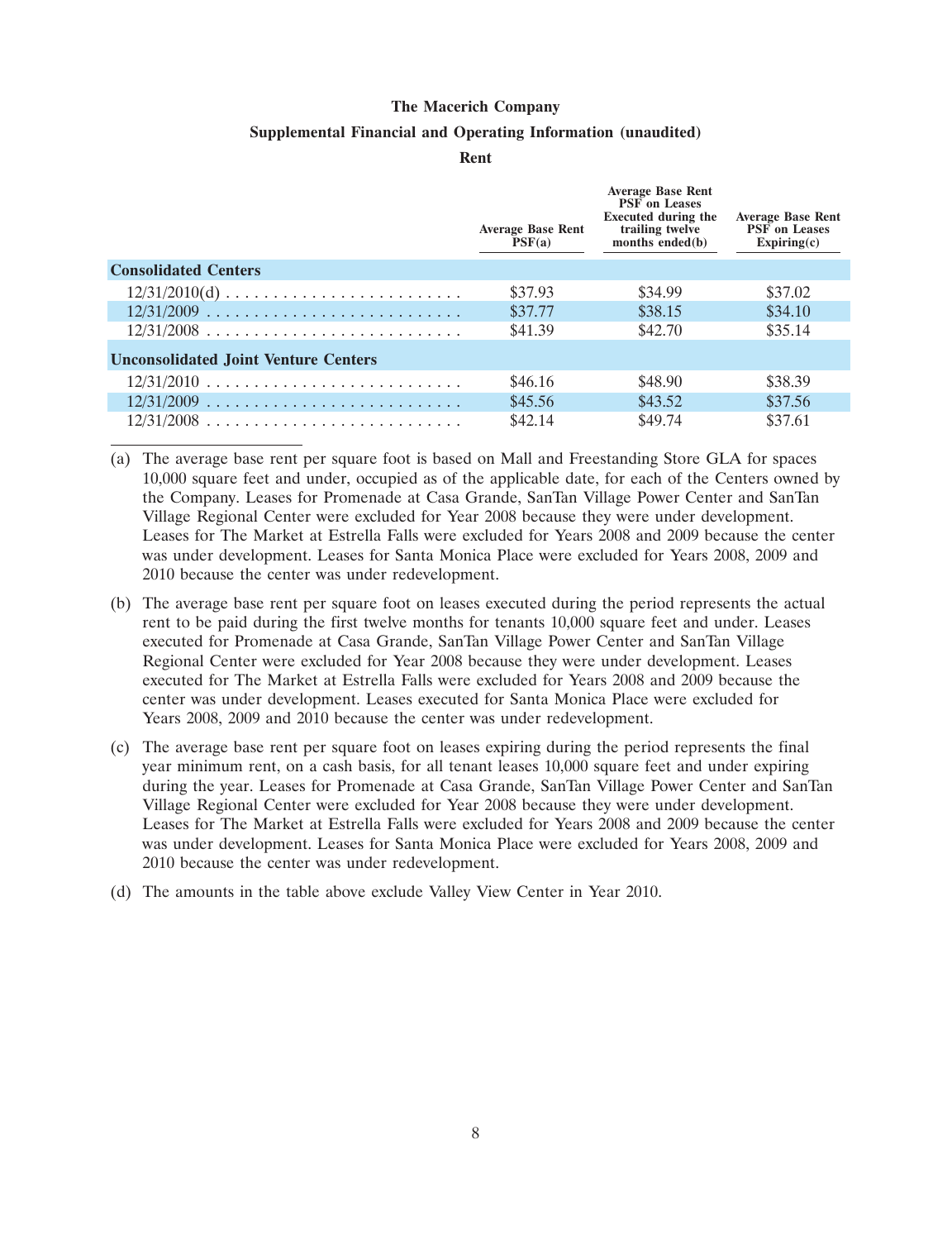#### **Supplemental Financial and Operating Information (unaudited)**

### **Cost of Occupancy**

|                             | For Years Ended December 31, |          |          |  |
|-----------------------------|------------------------------|----------|----------|--|
|                             | 2010(a)                      | 2009     | 2008     |  |
| <b>Consolidated Centers</b> |                              |          |          |  |
|                             | 8.6%                         | $9.1\%$  | 8.9%     |  |
| Percentage rents            | $0.4\%$                      | $0.4\%$  | $0.4\%$  |  |
|                             | $4.4\%$                      | $4.7\%$  | $4.4\%$  |  |
|                             | $13.4\%$                     | $14.2\%$ | $13.7\%$ |  |

| 2008                     |
|--------------------------|
|                          |
|                          |
| $8.2\%$<br>$9.4\%$       |
| $0.4\%$<br>$0.4\%$       |
| $3.9\%$<br>$4.3\%$       |
| $12.5\%$<br>14 $1\%$     |
| <b>Contract Contract</b> |

(a) The cost of occupancy for the year ended December 31, 2010 excludes Valley View Center.

(b) Represents real estate tax and common area maintenance charges.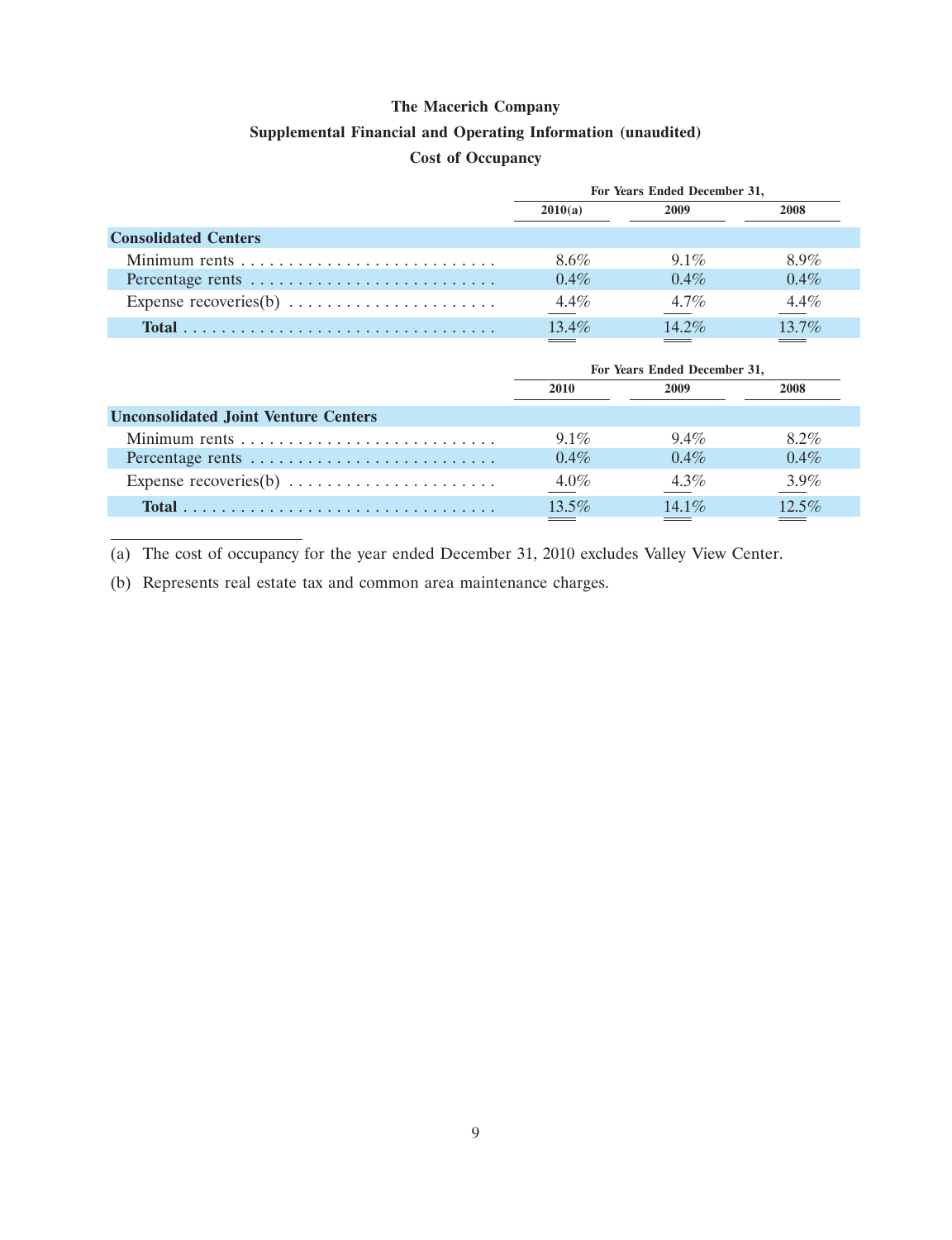## **The Macerich Company Supplemental Financial and Operating Information Consolidated Balance Sheets (unaudited) (Dollars in thousands, except par value)**

|                                                                                                        | December 31,<br>2010 | December 31,<br>2009 |
|--------------------------------------------------------------------------------------------------------|----------------------|----------------------|
| <b>ASSETS:</b>                                                                                         |                      |                      |
|                                                                                                        | \$5,674,127          | \$5,657,939          |
| Cash and cash equivalents(b) $\dots \dots \dots \dots \dots \dots \dots \dots \dots \dots \dots \dots$ | 445,645              | 93,255               |
|                                                                                                        | 71,434               | 41,619               |
|                                                                                                        | 25,935               | 26,970               |
|                                                                                                        | 95,083               | 101,220              |
|                                                                                                        | 316,969              | 276,922              |
|                                                                                                        | 3,095                | 2,316                |
|                                                                                                        | 6,599                | 6,034                |
|                                                                                                        | 1,006,123            | 1,046,196            |
|                                                                                                        | \$7,645,010          | \$7,252,471          |
| LIABILITIES, REDEEMABLE NONCONTROLLING INTERESTS AND<br><b>EQUITY:</b>                                 |                      |                      |
| Mortgage notes payable:                                                                                |                      |                      |
|                                                                                                        | \$302,344            | \$196,827            |
|                                                                                                        | 2,957,131            | 3,039,209            |
|                                                                                                        | 3,259,475            | 3,236,036            |
|                                                                                                        | 632,595              | 1,295,598            |
|                                                                                                        | 70,585               | 70,275               |
|                                                                                                        | 257,471              | 266,197              |
| Distributions in excess of investments in unconsolidated joint ventures                                | 65,045               | 67,052               |
|                                                                                                        | 160,270<br>207       | 168,049<br>207       |
|                                                                                                        |                      |                      |
|                                                                                                        | 4,445,648            | 5,103,414            |
|                                                                                                        | 11,366               | 20,591               |
| Commitments and contingencies                                                                          |                      |                      |
| Equity:<br>Stockholders' equity:                                                                       |                      |                      |
| Common stock, \$0.01 par value, 250,000,000 shares authorized,                                         |                      |                      |
| 130,452,032 and 96,667,689 shares issued and outstanding at                                            |                      |                      |
|                                                                                                        | 1,304                | 967                  |
|                                                                                                        | 3,456,569            | 2,227,931            |
|                                                                                                        | (564, 357)           | (345,930)            |
|                                                                                                        | (3,237)              | (25, 397)            |
|                                                                                                        | 2,890,279            | 1,857,571            |
|                                                                                                        | 297,717              | 270,895              |
|                                                                                                        | 3,187,996            | 2,128,466            |
| Total liabilities, redeemable noncontrolling interests and equity                                      | \$7,645,010          | \$7,252,471          |

<sup>(</sup>a) Includes consolidated construction in process of \$292,891 at December 31, 2010 and \$583,334 at December 31, 2009. Does not include pro rata share of unconsolidated joint venture construction in process of \$36,903 at December 31, 2010 and \$63,856 at December 31, 2009.

<sup>(</sup>b) Does not include pro rata share of unconsolidated joint venture cash of \$57,437 at December 31, 2010 or \$71,335 at December 31, 2009.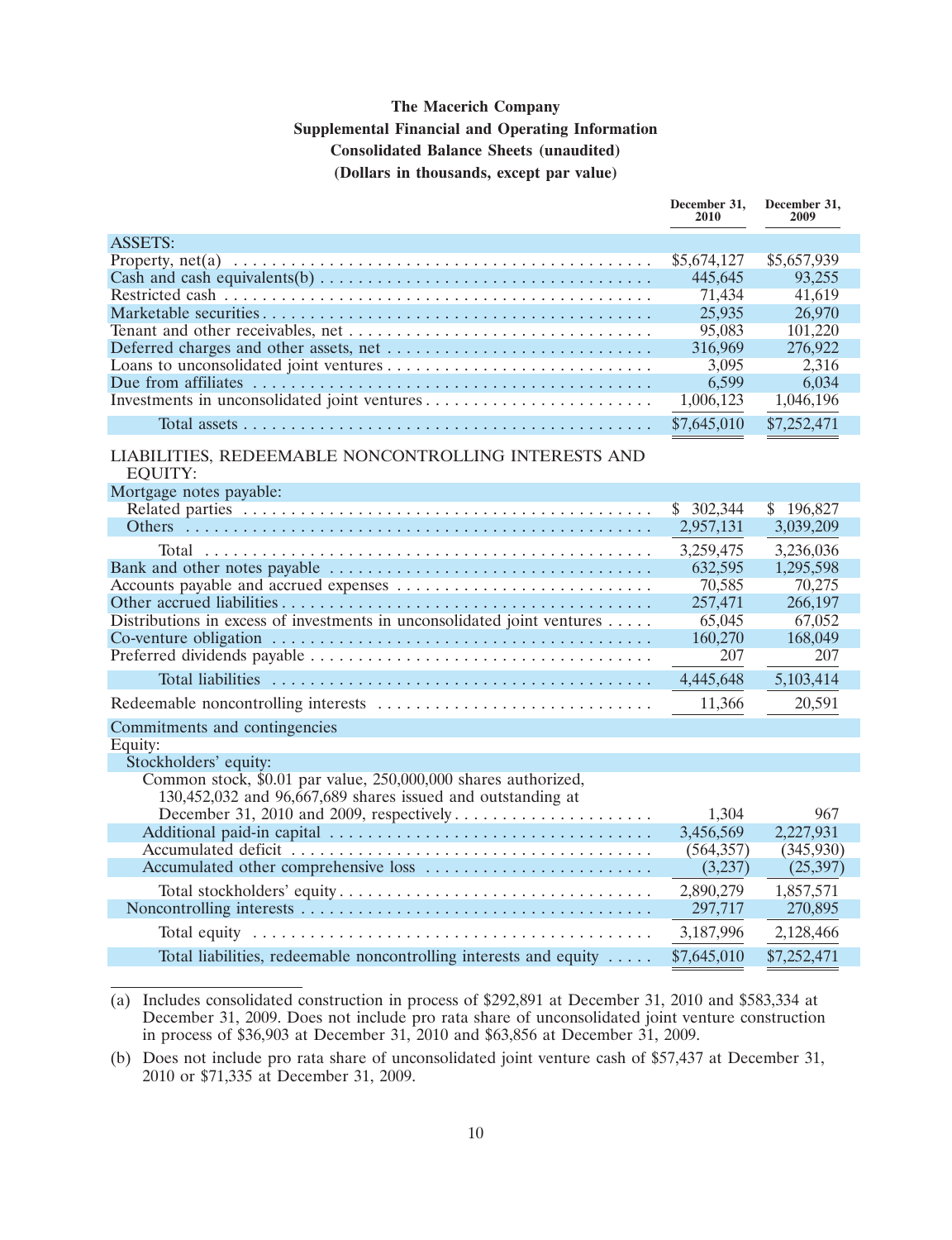## **Supplemental Financial and Operating Information (unaudited)**

## **Debt Summary (at Company's pro rata share)**

|                                   | As of December 31, 2010 |                      |             |
|-----------------------------------|-------------------------|----------------------|-------------|
|                                   | <b>Fixed Rate</b>       | Floating Rate $(a)$  | Total       |
|                                   |                         | dollars in thousands |             |
|                                   | \$2,919,406             | \$717,585            | \$3,636,991 |
| Unconsolidated debt               | 1,976,066               | 241,723              | 2,217,789   |
|                                   | \$4,895,472             | \$959,308            | \$5,854,780 |
|                                   | 6.09%                   | $3.40\%$             | $5.65\%$    |
| Weighted average maturity (years) |                         |                      | 5.12        |

(a) Excludes swapped floating rate debt. Swapped debt is included in the fixed debt category.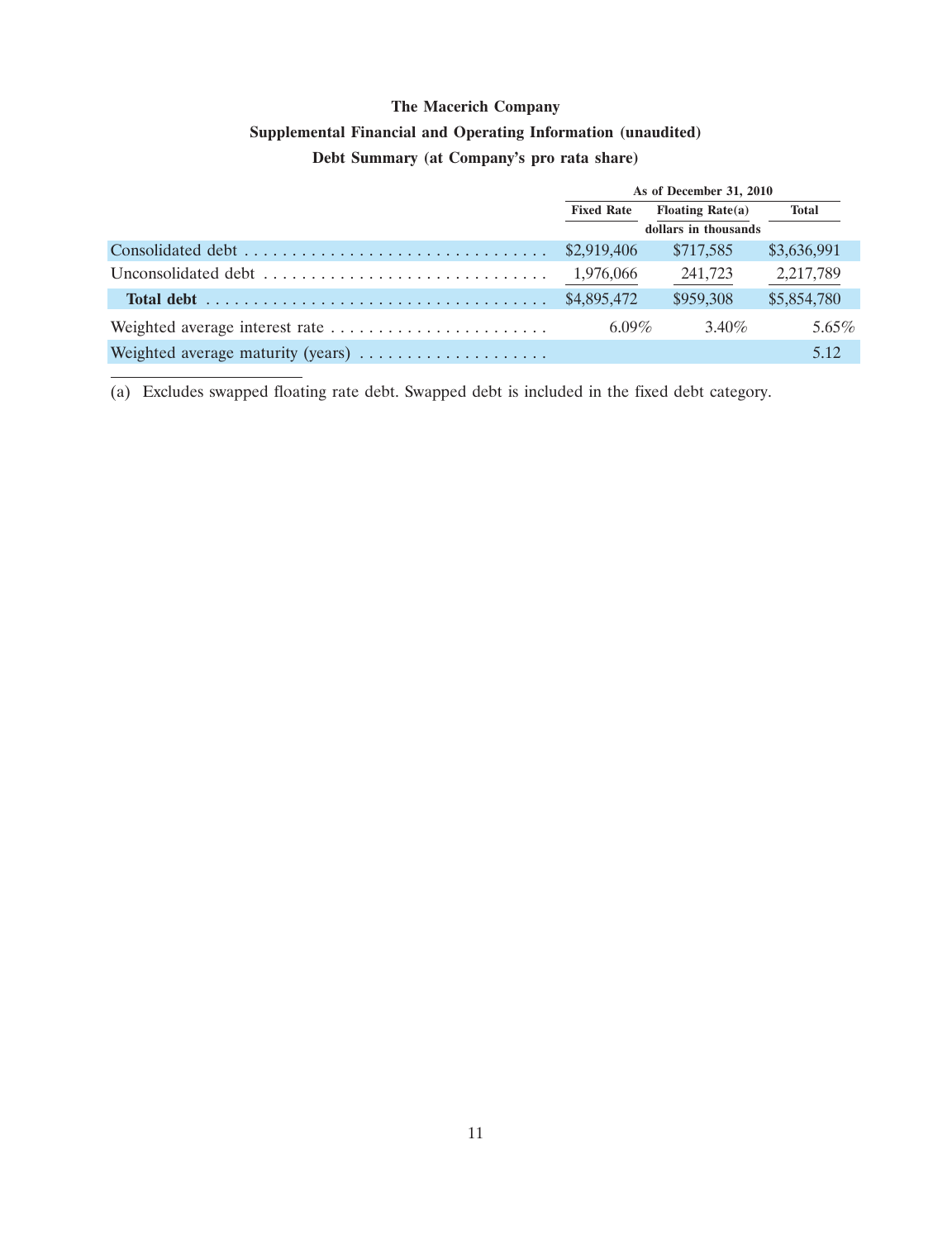# **Supplemental Financial and Operating Information (Unaudited) Outstanding Debt by Maturity Date**

|                                                                                      | As of December 31, 2010 |                                                |                                 |                                |                                 |
|--------------------------------------------------------------------------------------|-------------------------|------------------------------------------------|---------------------------------|--------------------------------|---------------------------------|
| Center/Entity (dollars in thousands)                                                 | <b>Maturity Date</b>    | <b>Effective</b><br><b>Interest</b><br>Rate(a) | <b>Fixed</b>                    | <b>Floating</b>                | <b>Total Debt</b><br>Balance(a) |
| <b>I. Consolidated Assets:</b>                                                       |                         |                                                |                                 |                                |                                 |
|                                                                                      | 01/01/11                | 5.81%                                          | \$125,000                       | \$<br>$\qquad \qquad$          | \$125,000                       |
|                                                                                      | 05/06/11                | $6.94\%$                                       | 100,000                         | $\equiv$                       | 100,000                         |
|                                                                                      | 05/11/11                | 5.01%                                          | 39,675                          | $\qquad \qquad$                | 39,675                          |
|                                                                                      | 05/15/11                | 7.13%                                          | 33,459                          | $\equiv$                       | 33,459                          |
|                                                                                      | 06/05/11                | 8.08%                                          | 165,000                         |                                | 165,000                         |
|                                                                                      | 08/31/11                | 7.25%                                          | 77,782                          | $\equiv$                       | 77,782                          |
|                                                                                      | 08/31/11                | $7.00\%$                                       | 6,314                           | $\qquad \qquad$                | 6.314                           |
| Rimrock Mall                                                                         | 10/01/11                | 7.57%                                          | 40.650                          | 二                              | 40.650                          |
|                                                                                      | 12/01/11                | 5.86%                                          | 60,000                          |                                | 60,000                          |
| Hilton Village                                                                       | 02/01/12                | 5.27%                                          | 8,581                           | $\equiv$                       | 8,581                           |
| The Macerich Company—Convertible Senior Notes(f)                                     | 03/15/12                | 5.41%                                          | 606,971                         | $\qquad \qquad$                | 606,971                         |
|                                                                                      | 06/01/12                | 5.84%                                          | 76,437                          | 二                              | 76,437                          |
|                                                                                      | 11/01/12                | 5.21%                                          | 48,017                          |                                | 48,017                          |
|                                                                                      | 11/01/12                | $6.00\%$                                       | 31,823                          | $\equiv$                       | 31,823                          |
|                                                                                      | 11/01/12                | 4.99%                                          | 13,348                          |                                | 13,348                          |
|                                                                                      | 01/15/13                | 5.41%                                          | 172,500                         | $\equiv$                       | 172,500                         |
|                                                                                      | 09/01/13                | $6.34\%$                                       | 25,624                          |                                | 25.624                          |
|                                                                                      | 12/01/13                | 5.19%                                          | 38,077                          | $\equiv$                       | 38,077                          |
|                                                                                      | 01/01/15                | 4.98%                                          | 84,000                          |                                | 84,000                          |
|                                                                                      | 04/11/15                | $6.53\%$                                       | 104,132                         | $\equiv$                       | 104,132                         |
| Vintage Faire Mall(h) $\ldots \ldots \ldots \ldots \ldots \ldots \ldots$             | 04/27/15                | $8.37\%$                                       | 135,000                         |                                | 135,000                         |
|                                                                                      | 08/01/15                | $6.76\%$                                       | 165,583                         | $\equiv$                       | 165,583                         |
|                                                                                      | 11/01/15                | 5.03%                                          | 37,000                          |                                | 37,000                          |
|                                                                                      | 11/05/15                | $6.39\%$                                       | 87,726                          | $\equiv$                       | 87,726                          |
|                                                                                      | 02/01/16                | 5.59%                                          | 120,000                         | $\qquad \qquad$                | 120,000                         |
|                                                                                      | 05/01/16                | 5.83%                                          | 115,000                         | $\equiv$                       | 115,000                         |
|                                                                                      | 06/01/16                | $6.46\%$                                       | 15,248                          |                                | 15,248                          |
|                                                                                      | 01/01/18                | 4.20%                                          | 116,683                         | $\equiv$                       | 116,683                         |
| Danbury Fair Mall                                                                    | 10/01/20                | 5.53%                                          | 219,313                         |                                | 219,313                         |
| Chesterfield Towne Center(i) $\ldots \ldots \ldots \ldots \ldots \ldots$             | 01/01/24                | 9.07%                                          | 50,463                          | $\qquad \qquad -$              | 50,463                          |
| Total Fixed Rate Debt for Consolidated Assets                                        |                         | $6.07\%$                                       | \$2,919,406                     | \$<br>$\overline{\phantom{0}}$ | \$2,919,406                     |
|                                                                                      | 12/09/11                | 2.44%                                          | $\mathcal{S}$<br>$\equiv$       | \$23,113                       | $\mathbb{S}$<br>23,113          |
| Twenty Ninth Street(j) $\ldots \ldots \ldots \ldots \ldots \ldots \ldots \ldots$     | 03/25/11                | 5.45%                                          | $\overline{\phantom{0}}$        | 106,244                        | 106,244                         |
|                                                                                      | 06/05/11                | $3.26\%$                                       | $\qquad \qquad -$               | 10,000                         | 10,000                          |
| SanTan Village Regional Center(d)(k) $\ldots \ldots \ldots \ldots$                   | 06/13/11                | 2.94%                                          |                                 | 117,277                        | 117,277                         |
| Oaks, The(d) $\dots \dots \dots \dots \dots \dots \dots \dots \dots \dots \dots$     | 07/10/11                | 2.31%                                          | $\equiv$                        | 165,000                        | 165,000                         |
| Oaks, The(d) $\ldots \ldots \ldots \ldots \ldots \ldots \ldots \ldots \ldots \ldots$ | 07/10/11                | $2.83\%$                                       | $\overbrace{\phantom{1232211}}$ | 92,264                         | 92,264                          |
|                                                                                      | 08/31/12                | $6.30\%$                                       | $\equiv$                        | 85,000                         | 85,000                          |
|                                                                                      | 01/01/13                | $7.00\%$                                       |                                 | 38,115                         | 38.115                          |
|                                                                                      | 08/01/13                | 1.26%                                          | $\equiv$                        | 40,000                         | 40,000                          |
| Promenade at Casa Grande(1) $\dots \dots \dots \dots \dots \dots$                    | 12/30/13                | 5.21%                                          | $\overline{\phantom{0}}$        | 40,572                         | 40,572                          |
| Total Floating Rate Debt for Consolidated Assets                                     |                         | $3.79\%$                                       | \$<br>$\equiv$                  | \$717,585                      | \$ 717,585                      |
| Total Debt for Consolidated Assets                                                   |                         | 5.62%                                          | \$2,919,406                     | \$717,585                      | \$3,636,991                     |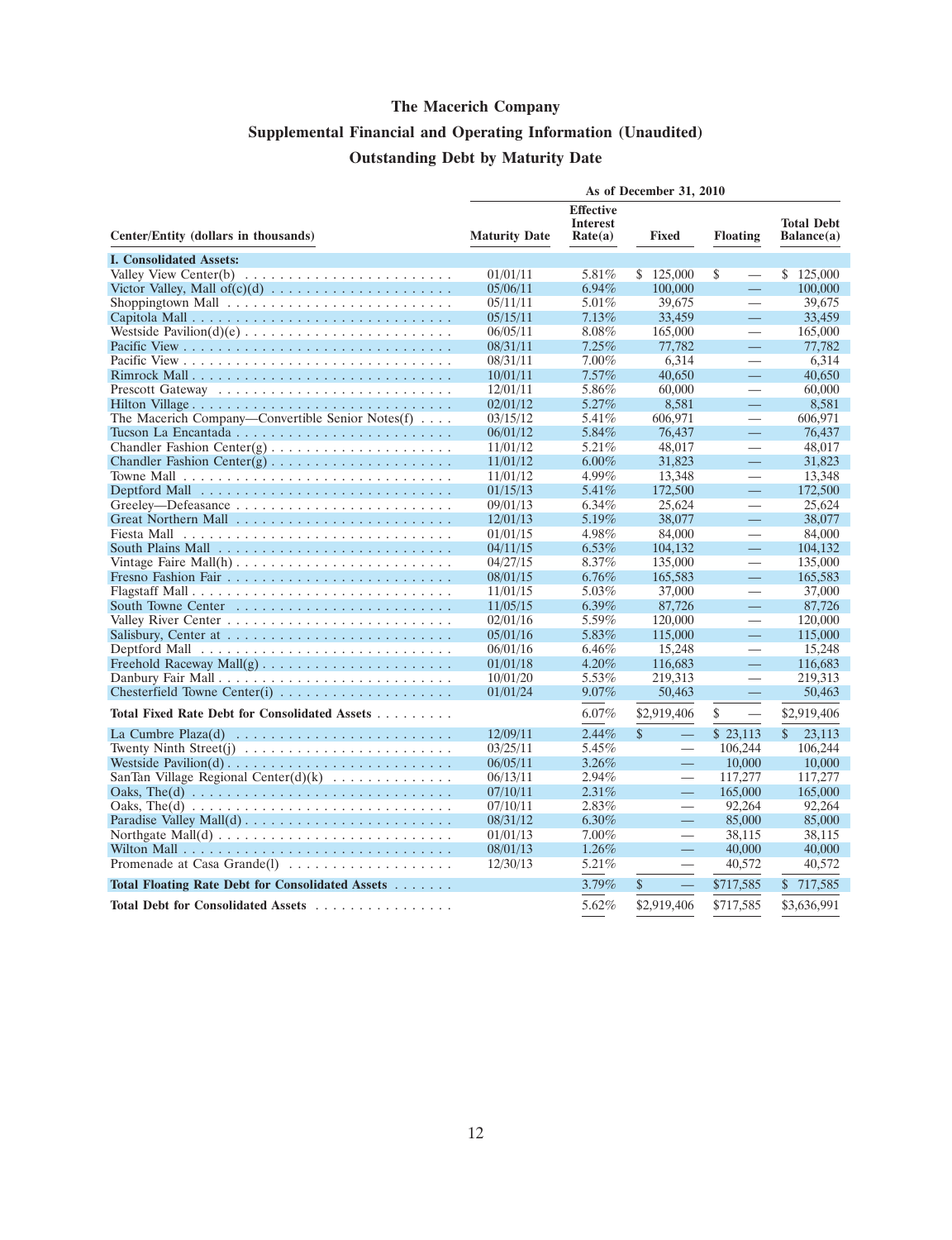## **Supplemental Financial and Operating Information (Unaudited) Outstanding Debt by Maturity Date**

|                                                                          | As of December 31, 2010 |                                     |                                                |                                      |                       |  |
|--------------------------------------------------------------------------|-------------------------|-------------------------------------|------------------------------------------------|--------------------------------------|-----------------------|--|
|                                                                          |                         | <b>Effective</b><br><b>Interest</b> |                                                |                                      | <b>Total Debt</b>     |  |
| Center/Entity (dollars in thousands)                                     | <b>Maturity Date</b>    | Rate(a)                             | <b>Fixed</b>                                   | <b>Floating</b>                      | Balance(a)            |  |
| II. Unconsolidated Assets (At Company's pro rata share):                 |                         |                                     |                                                |                                      |                       |  |
|                                                                          | 02/11/11                | $6.06\%$                            | \$<br>23,400                                   | \$<br>$\qquad \qquad$                | \$<br>23,400          |  |
|                                                                          | 04/11/11                | 7.74%                               | 28,546                                         | $\qquad \qquad \qquad -$             | 28,546                |  |
|                                                                          | 10/01/11                | 6.38%                               | 24,793                                         | $\overline{\phantom{0}}$             | 24,793                |  |
| SanTan Village Power Center (34.9%)                                      | 02/01/12                | $5.33\%$                            | 15,705                                         | $\equiv$                             | 15,705                |  |
|                                                                          | 05/10/12                | 5.97%                               | 89,118                                         | $\qquad \qquad$                      | 89,118                |  |
|                                                                          | 05/10/12                | 8.33%                               | 39,868                                         | $\equiv$                             | 39,868                |  |
|                                                                          | 05/10/12                | 8.33%                               | 38,509                                         | $\overline{\phantom{0}}$             | 38,509                |  |
|                                                                          | 01/01/13                | 6.02%                               | 14,604                                         | $\qquad \qquad -$                    | 14,604                |  |
| Kierland Main Street $(24.5\%)$                                          | 01/02/13                | 4.99%                               | 3,636                                          |                                      | 3,636                 |  |
| Queens Center $(51\%)$                                                   | 03/01/13                | $7.78\%$                            | 64,610                                         | $\equiv$                             | 64,610                |  |
|                                                                          | 03/01/13                | $7.00\%$                            | 104,472                                        | $\qquad \qquad$                      | 104,472               |  |
| Scottsdale Fashion Square $(50\%)$                                       | 07/08/13                | 5.66%                               | 275,000                                        | $\equiv$                             | 275,000               |  |
|                                                                          | 12/01/13                | 5.26%                               | 44,176                                         |                                      | 44.176                |  |
| Tysons Corner Center $(50\%)$                                            | 02/17/14                | 4.78%                               | 158,918                                        | $\equiv$                             | 158,918               |  |
|                                                                          | 05/15/14                | $7.52\%$                            | 30.472                                         |                                      | 30.472                |  |
|                                                                          | 10/01/14                | 8.25%                               | 29,747                                         | 二                                    | 29,747                |  |
|                                                                          | 06/01/15                | 5.43%                               | 127,500                                        |                                      | 127,500               |  |
|                                                                          | 08/15/15                | 6.12%                               | 72,806                                         | $\equiv$                             | 72,806                |  |
| Camelback Colonnade $(75\%)$                                             | 10/12/15                | 4.82%                               | 35,250                                         |                                      | 35,250                |  |
|                                                                          | 11/01/15                | $6.39\%$                            | 14,850                                         | $\equiv$                             | 14,850                |  |
|                                                                          | 11/01/15                | 6.37%                               | 9,450                                          |                                      | 9.450                 |  |
|                                                                          | 01/01/16                | $6.04\%$                            | 124,415                                        | $\qquad \qquad -$                    | 124,415               |  |
|                                                                          | 06/01/16                | 5.80%                               | 84,000                                         |                                      | 84,000                |  |
|                                                                          | 06/01/16                | $5.81\%$                            | 88,150                                         | $\equiv$                             | 88,150                |  |
|                                                                          | 06/01/16                | 5.84%                               | 57.484                                         |                                      | 57,484                |  |
|                                                                          | 06/01/16                | $5.82\%$                            | 43.625                                         | $\qquad \qquad \qquad -$             | 43,625                |  |
| Rushmore $(50\%)$                                                        | 06/01/16                | 5.82%                               | 47,000                                         | $\overline{\phantom{0}}$             | 47,000                |  |
|                                                                          | 06/01/16                | 5.82%                               | 50,750                                         | $\qquad \qquad -$                    | 50,750                |  |
|                                                                          | 06/01/16                | 5.85%                               | 22,323                                         | $\qquad \qquad$<br>二                 | 22,323                |  |
| North Bridge, The Shops at $(50\%)$                                      | 06/15/16                | 7.52%                               | 101,056                                        | $\frac{1}{2}$                        | 101,056               |  |
|                                                                          | 10/01/16                | 6.41%                               | 12,271                                         | $\equiv$                             | 12,271                |  |
| Corte Madera, The Village at $(50.1\%)$                                  | 11/01/16                | 7.27%                               | 39,654                                         |                                      | 39,654                |  |
|                                                                          | 11/01/17                | 4.67%                               | 58,140                                         |                                      | 58,140                |  |
|                                                                          | 01/01/33                | $6.35\%$                            | 1,768                                          | $\overline{\phantom{m}}$             | 1,768                 |  |
| <b>Total Fixed Rate Debt for Unconsolidated Assets</b><br>in a share and |                         | 6.11%                               | \$1,976,066                                    | \$<br>$\overbrace{\phantom{123321}}$ | \$1,976,066           |  |
|                                                                          | 03/01/11                | 1.39%                               | $\mathbf{\hat{s}}$<br>$\overline{\phantom{0}}$ | $\mathbb{S}$<br>8,643                | $\mathbb{S}$<br>8,643 |  |
|                                                                          | 03/04/11                | $1.36\%$                            |                                                | 25,750                               | 25,750                |  |
|                                                                          | 06/01/11                | 2.41%                               | $\equiv$                                       | 13,480                               | 13,480                |  |
|                                                                          | 07/01/11                | $1.13\%$                            | $\overline{\phantom{m}}$                       | 102,000                              | 102,000               |  |
| Superstition Springs Center $(33.3\%)$                                   | 09/09/11                | $0.68\%$                            |                                                | 22,500                               | 22,500                |  |
| Pacific Premier Retail Trust $(51\%)$ (d)                                | 11/03/12                | $5.06\%$                            | $\overline{\phantom{0}}$                       | 58,650                               | 58,650                |  |
| Boulevard Shops (50%)                                                    | 12/16/13                | $3.33\%$                            |                                                | 10,700                               | 10,700                |  |
| Total Floating Rate Debt for Unconsolidated Assets                       |                         | 2.24%                               | \$<br>$\overline{\phantom{0}}$                 | \$241,723                            | S.<br>241,723         |  |
| Total Debt for Unconsolidated Assets                                     |                         | 5.68%                               | \$1,976,066                                    | \$241,723                            | \$2,217,789           |  |
|                                                                          |                         | 5.65%                               | \$4,895,472                                    | \$959,308                            | \$5,854,780           |  |
|                                                                          |                         |                                     | 83.61%                                         | 16.39%                               | 100.00%               |  |

*(a) The debt balances include the unamortized debt premiums/discounts. Debt premiums/discounts represent the excess of the fair value of debt over the principal value of debt assumed in various acquisitions and are amortized into interest expense over the remaining term of the related debt in a manner that approximates the effective interest method. The annual interest rate in the above table represents the effective interest rate, including the debt premiums/discounts and loan financing costs.*

*(b) Effective July 15, 2010, a court-appointed receiver assumed operational control of this property and responsibility for managing all aspects of the property.*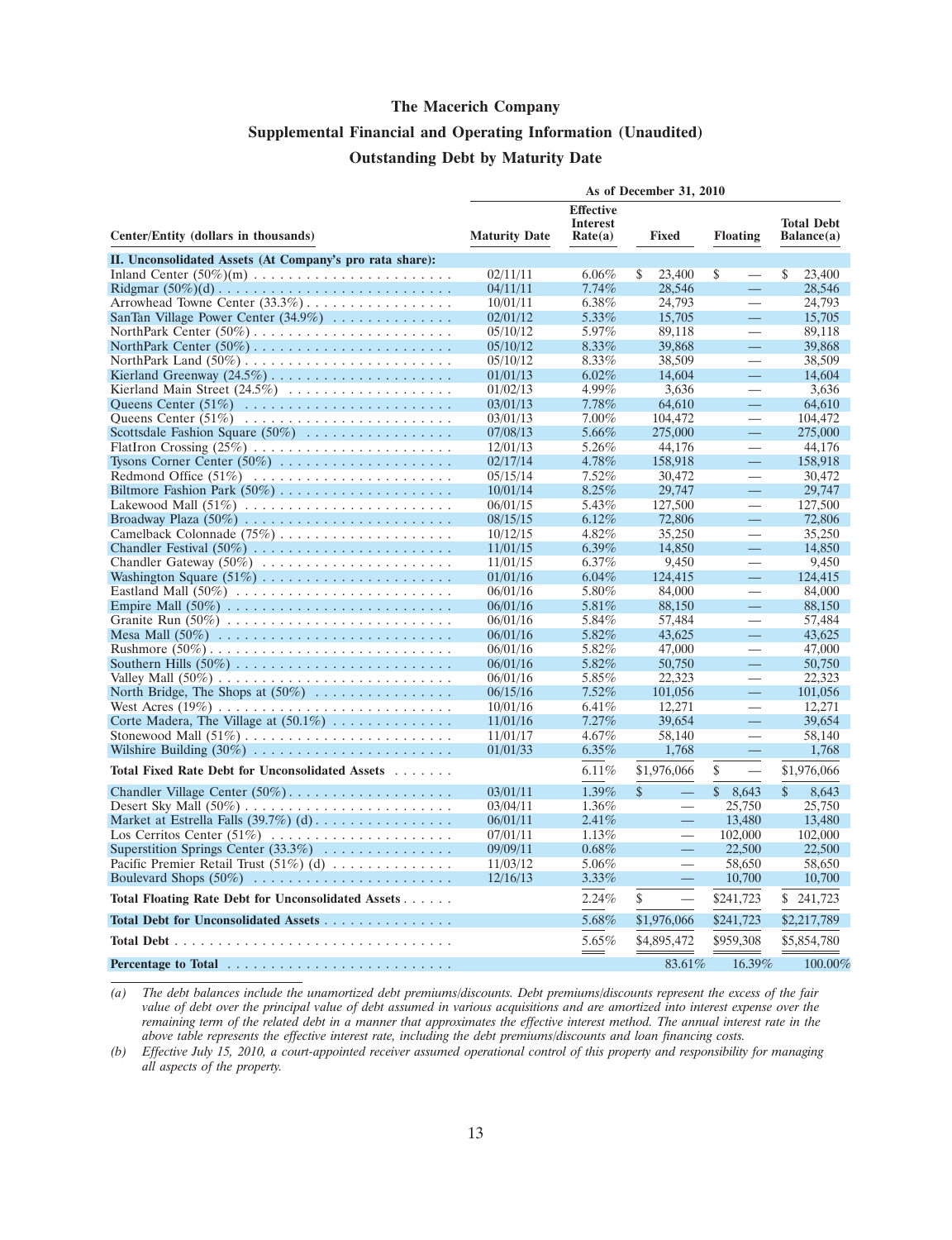- *(c) The Company placed an interest rate swap on this loan that effectively converts the interest rate from LIBOR plus 1.60% to fixed rate debt of 6.94% until April 25, 2011.*
- *(d) This loan includes extension options beyond the stated maturity date.*
- *(e) The Company placed an interest rate swap on this loan that effectively converts the interest rate from LIBOR plus 2.00% to fixed rate debt of 8.08% until April 25, 2011.*
- *(f) These convertible senior notes were issued on March 16, 2007 in an aggregate amount of \$950.0 million. The above table includes the unamortized discount of \$12.7 million and the annual interest rate represents the effective interest rate, including the discount.*
- *(g) This property is a consolidated joint venture. The above debt balance represents the Company's pro rata share of 50.1%.*
- *(h) The Company placed an interest rate swap on this loan that effectively converts the interest rate from LIBOR plus 3.00% to fixed rate debt of 8.37% until April 25, 2011.*
- *(i) On February 1, 2011, the entire loan was paid off with cash on hand.*
- *(j) On January 18, 2011, the Company replaced the existing loan on the property with a new \$107,000 loan that bears interest at LIBOR plus 2.63% and matures on January 18, 2016.*
- *(k) This property is a consolidated joint venture. The above debt balance represents the Company's pro rata share of 84.9%.*
- *(l) This property is a consolidated joint venture. The above debt balance represents the Company's pro rata share of 51.3%.*
- *(m) The Company's joint venture has obtained a commitment for a \$50 million refinancing for five years at LIBOR plus 3.0%.*